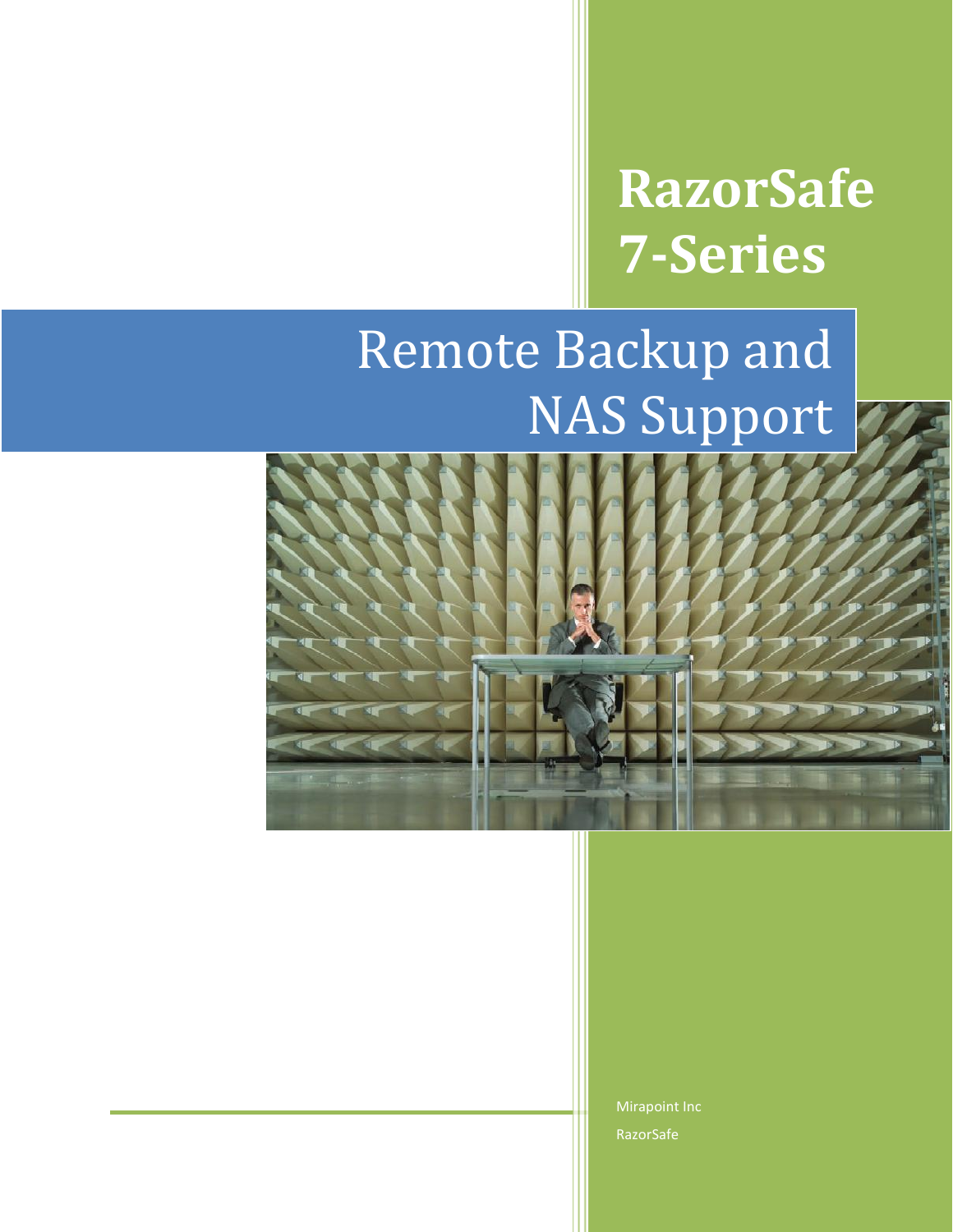### TABLE OF CONTENTS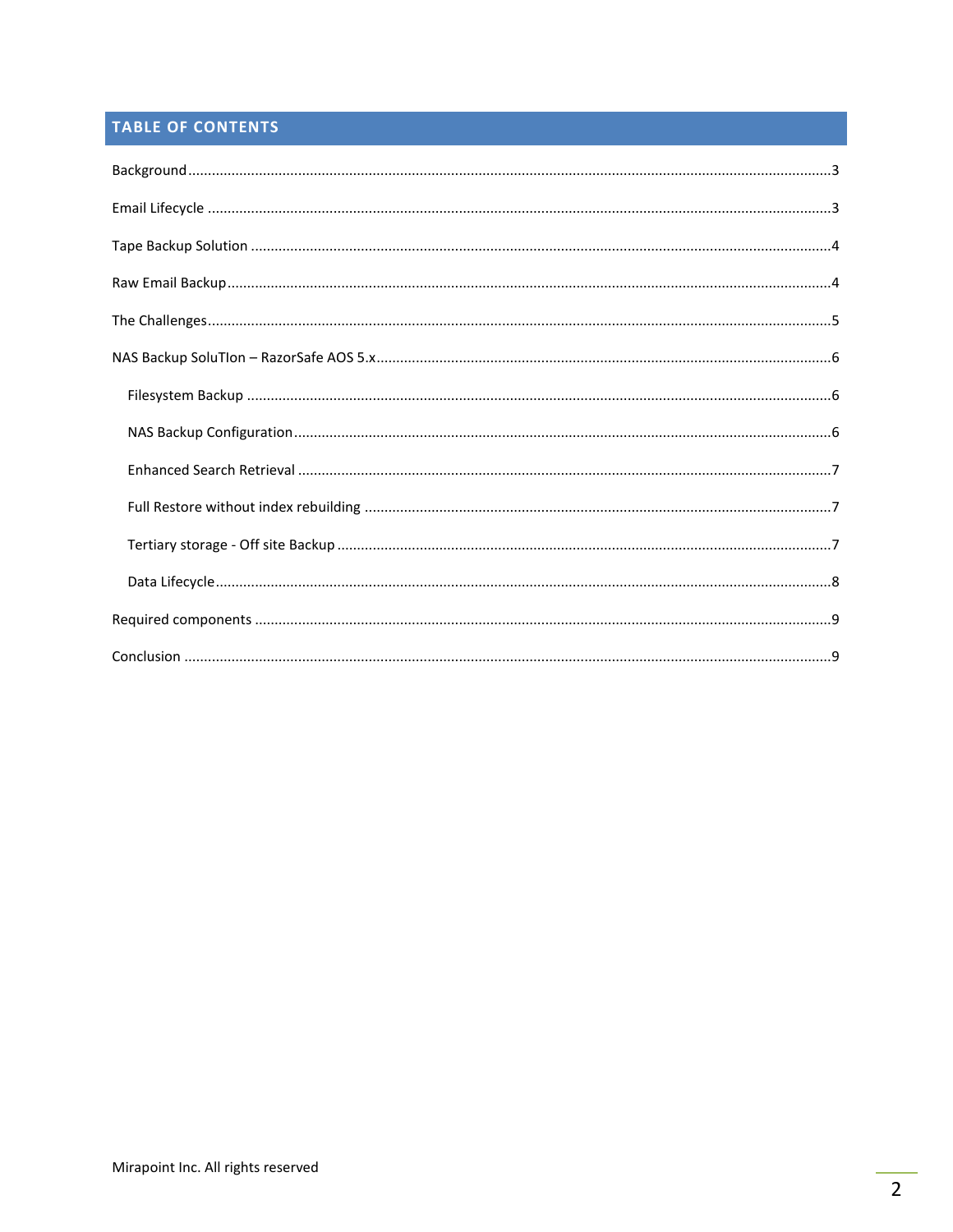## REMOTE BACKUP AND NAS FUNCTIONALITY

### <span id="page-2-0"></span>**BACKGROUND**

RazorSafe is a purpose built compliance archiving appliance. It offers a set of features to allow the customers to discover the items based on certain criteria such as relevant keywords. Essentially, it serves the purpose of corporate governance and selective email recovery.

RazorSafe fetches the emails from a journal account of the email server(s). It then dissembles and indexes the messages, and so makes them available for searches. RazorSafe consists of a number of subsystems: administration, end user search facility, indexer and data management. The following sections focus on the data management and discuss the options in data protection and data lifecycle management.

#### <span id="page-2-1"></span>**EMAIL LIFECYCLE**

When an email gets in the RazorSafe, it undergoes different phases in the system, before they get to the state that they become searchable. The following diagram shows how the emails go through the five stages, namely "fetcher" -> "shredder" -> "indexer" -> and "archiver". The primary difference of the email throughout the lifecycle is that before the "shredder" process, the emails are in complete raw form, and the emails are split into different mime document after the shredder. The mime documents can then be further processed for the purpose of de-duplication and compression. This paper will focus on the subject on how the raw form and the shredded form are being handled differently in the tape backup and NAS backup.



#### **Figure 1: Email Lifecycle**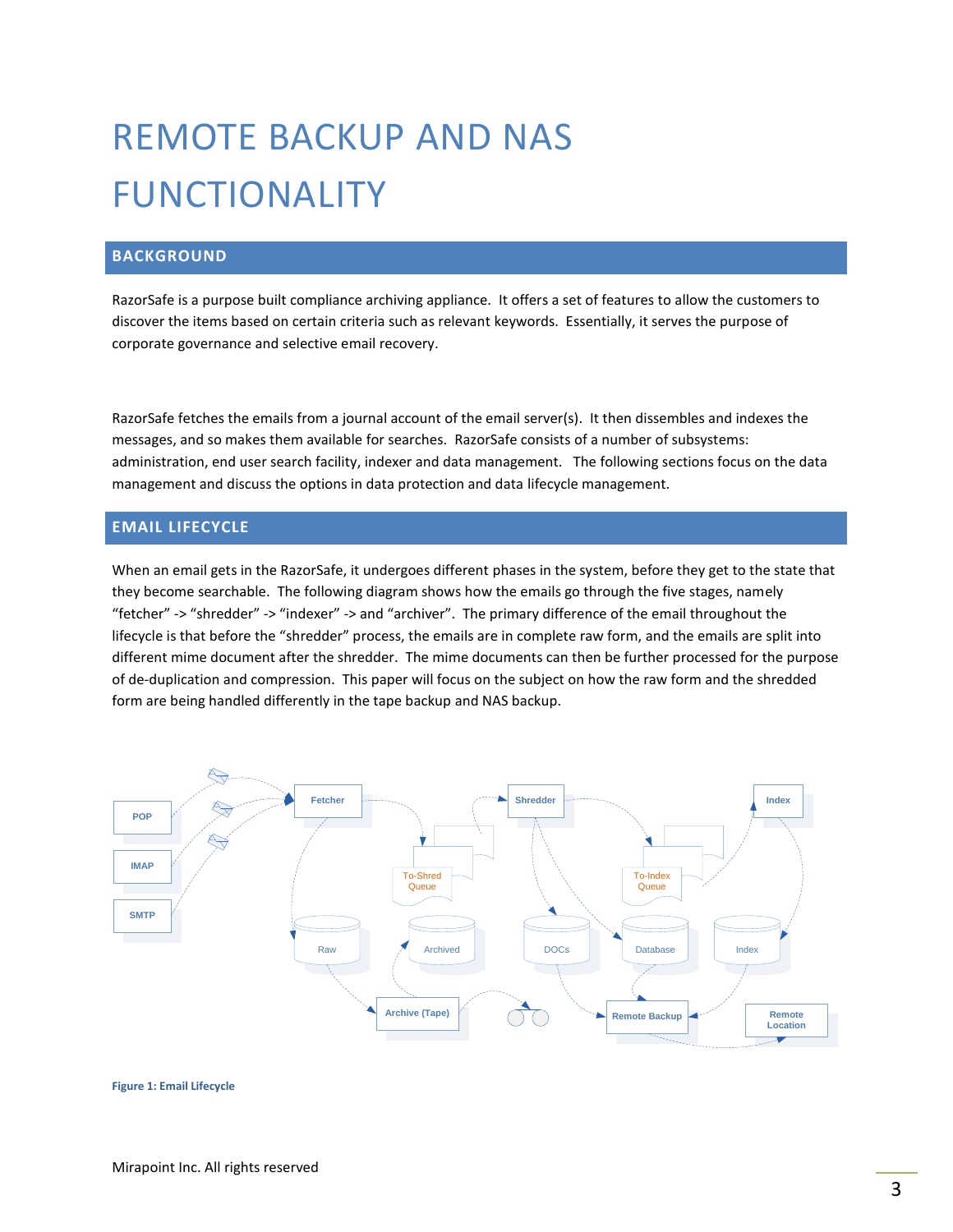#### <span id="page-3-0"></span>**TAPE BACKUP SOLUTION**

RazorSafe comes with a native backup solution. It is a backup solution built in accordance to the nature and requirement of compliance archiving. What it does is to backup the "raw form", specifically the Outlook .eml form, of the emails to the tape which can be set in WORM (Write Once Read Many) mode. Since they are backed up in the raw form, when the emails are read or restored from the tape, they come back in raw form.



Figure 2: Tape Archiving

#### <span id="page-3-1"></span>**RAW EMAIL BACKUP**

The RazorSafe's raw email backup can be scheduled using the "Daily Backup" functionality. Despite the naming, the backup schedule can be set up as per-day or at a more granular interval such as every 2 hours. Since RazorSafe is built for compliance, the emails are not supposed to be modified in any way, so the built-in tape backup facility simply back the 'delta', (essentially the newly added items) up to the tape.

So, it is different from the typical backup solutions offered by the vendors such as Symantec Veritas, EMC Legato or Windows backup. Those backup solutions will allow full backup and incremental backup. For RazorSafe, it is always incremental. For this particular reason, there is no concept of full backup, which is a normal practice for the customers, especially during the weekend.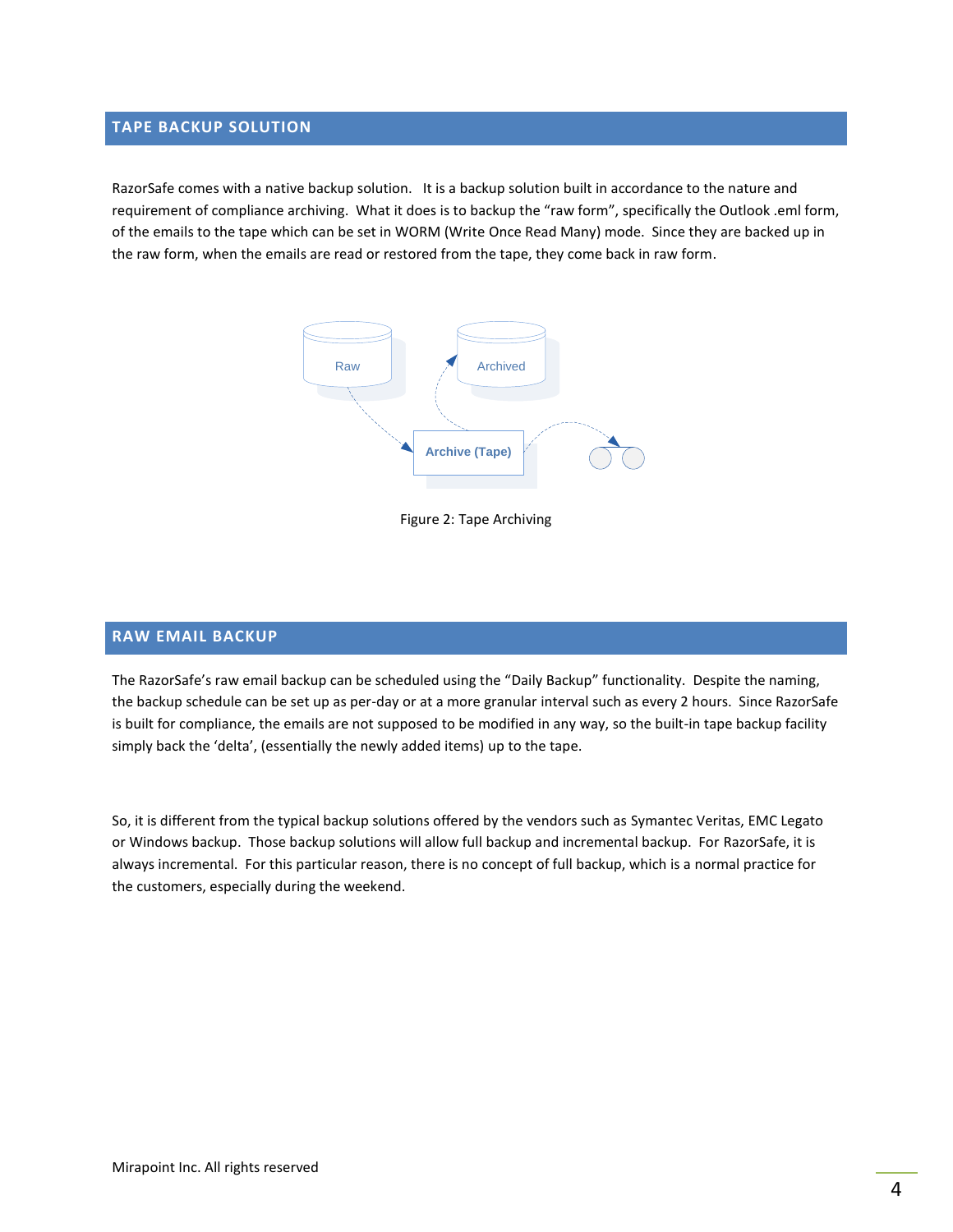#### <span id="page-4-0"></span>**THE CHALLENGES**

Because of the compliance nature of the RazorSafe's native backup, it comes with a few challenges:

- 1. The tape cartridge cannot be recycled. The backup is always the delta, and more importantly, they can be set as WORM.
- 2. When the emails are restored from the tape, they are in raw email format. These emails will need to be reindexed before they become searchable. This can take a week for a Terabyte of data to be processed.
- 3. Due to the nature of the tape and tape library, for any emails that are to be retrieved (the functionality in the search facility), the RazorSafe will query against its inventory and load the specific tape (with the specific label) into the drive, and load the emails from there. This could be a lengthy process especially when the tape is not already in the drive, or in the magazine of the tape library.
- 4. Choice of the tape library is limited to the list of certified tape libraries.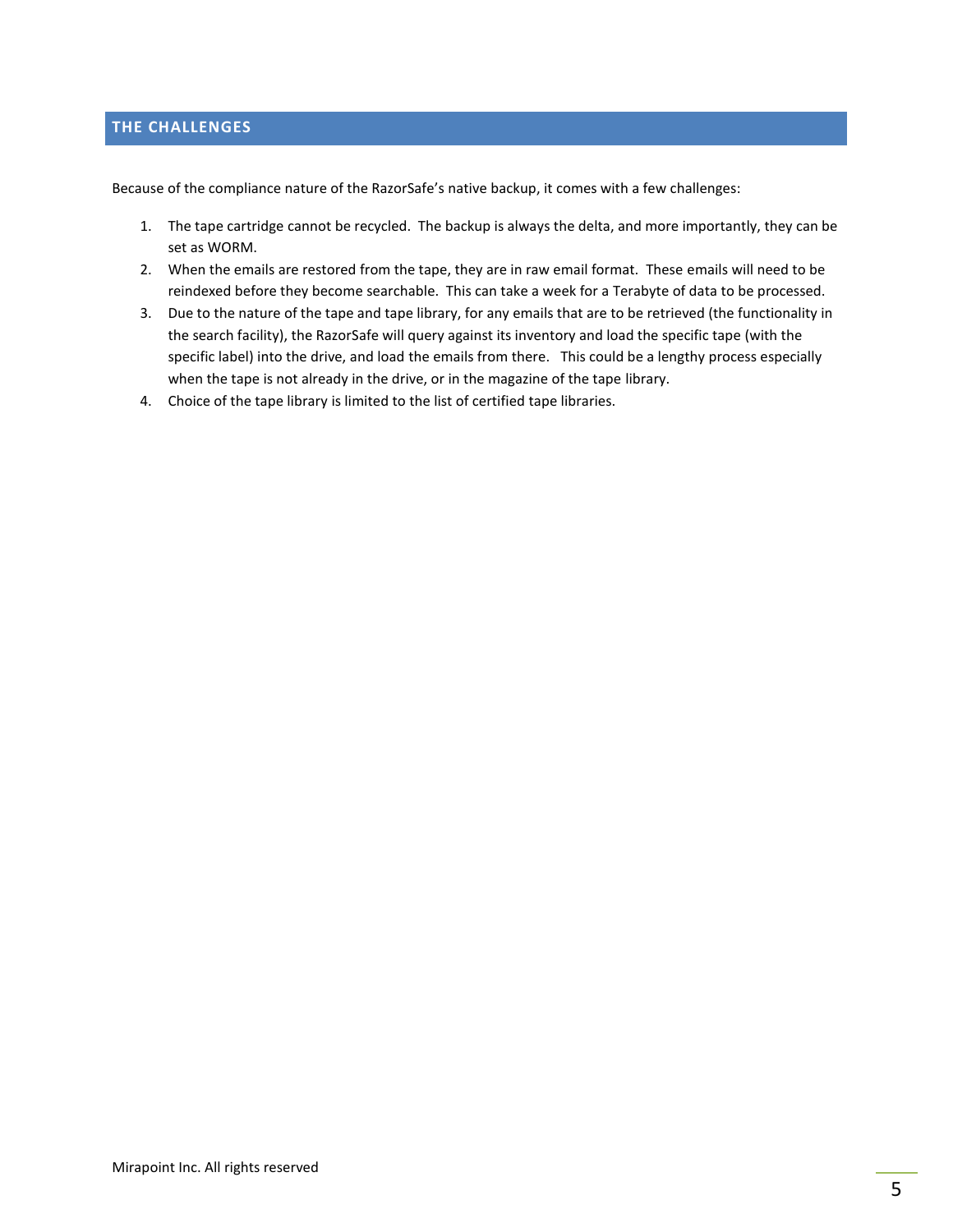#### <span id="page-5-0"></span>**NAS BACKUP SOLUTION – RAZORSAFE AOS 5.X**

#### <span id="page-5-1"></span>FILESYSTEM BACKUP

The NAS based backup is basically an echo of the RazorSafe's file system onto the NAS. The backup image is encrypted, so there is no concern of the email content being exposed directly from the NAS. On the other hand, because of the nature of the filesystem backup, RazorSafe's NAS restore is always a full restore.



#### **Figure 3: Remote Backup**

#### <span id="page-5-2"></span>NAS BACKUP CONFIGURATION

The configuration is fairly straightforward. The following is the screenshot of the NAS configurations, all the necessary settings are indicated in the fields below.

|                                                          | <b>Users and Groups</b>                        | <b>Status</b>                                                                | <b>Backup</b> | <b>Maintenance</b>       | <b>Configuration</b> |  |  |  |
|----------------------------------------------------------|------------------------------------------------|------------------------------------------------------------------------------|---------------|--------------------------|----------------------|--|--|--|
|                                                          |                                                |                                                                              |               |                          |                      |  |  |  |
| Remote Backup Host Configuration<br><b>REMOTE BACKUP</b> |                                                |                                                                              |               |                          |                      |  |  |  |
| View Backup History                                      |                                                | Specify where remote backup data should be stored.                           |               |                          |                      |  |  |  |
| <b>Remote Host Config</b>                                |                                                |                                                                              |               |                          |                      |  |  |  |
| <b>Remote Backup Schedule</b>                            |                                                | $\circ$                                                                      |               |                          |                      |  |  |  |
| <b>Backup Now</b>                                        | * Encryption Key                               |                                                                              |               | 123456789012345678901234 |                      |  |  |  |
| <b>Restore Previous Backup</b>                           |                                                | Must be at least 25<br>characters. Used to encrypt<br>the data stored on the |               |                          |                      |  |  |  |
| <b>TAPE DEVICE</b>                                       | remote machine.                                |                                                                              |               |                          |                      |  |  |  |
| <b>Information</b>                                       |                                                | * Filesystem type on                                                         |               | $C$ NFS                  |                      |  |  |  |
| Erase/Move Tape                                          | host                                           |                                                                              | $\sqrt{2}$    | SMB/CIFS                 |                      |  |  |  |
| <b>Tape History</b>                                      |                                                |                                                                              |               |                          |                      |  |  |  |
| Changer Inventory                                        |                                                | <b>Username on host</b><br>(for SMB/CIFS only)                               |               | administrator            |                      |  |  |  |
| <b>TAPE ARCHIVE</b>                                      | <b>Password on host</b><br>(for SMB/CIFS only) |                                                                              |               |                          |                      |  |  |  |
| EncrypTape(R) Setup                                      |                                                |                                                                              |               |                          |                      |  |  |  |
| <b>Archive Now</b>                                       |                                                | * Host Name<br>Hostname or IP Address of                                     |               | 192.168.28.12            |                      |  |  |  |
| <b>Tape Archive Schedule</b>                             | server to store backups on,                    |                                                                              |               |                          |                      |  |  |  |
| <b>Full System Archive</b>                               | e.a.<br>backups.mycompany.com or<br>10.0.0.222 |                                                                              |               |                          |                      |  |  |  |
| <b>TAPE RESTORE</b>                                      |                                                | <b>* Path on host</b><br>Subdirectory on remote host                         |               | /RazorSafe/rs170         |                      |  |  |  |
| <b>Tape Archive Restore</b>                              |                                                |                                                                              |               |                          |                      |  |  |  |
| <b>Full System Restore</b>                               |                                                | to store backups in,<br>e.g. /home/backups/emailappliance                    |               |                          |                      |  |  |  |
| <b>EMAILS</b>                                            | <b>Tape Archive will also be</b><br>used       |                                                                              | ▽             |                          |                      |  |  |  |

**Figure 4: Configuration**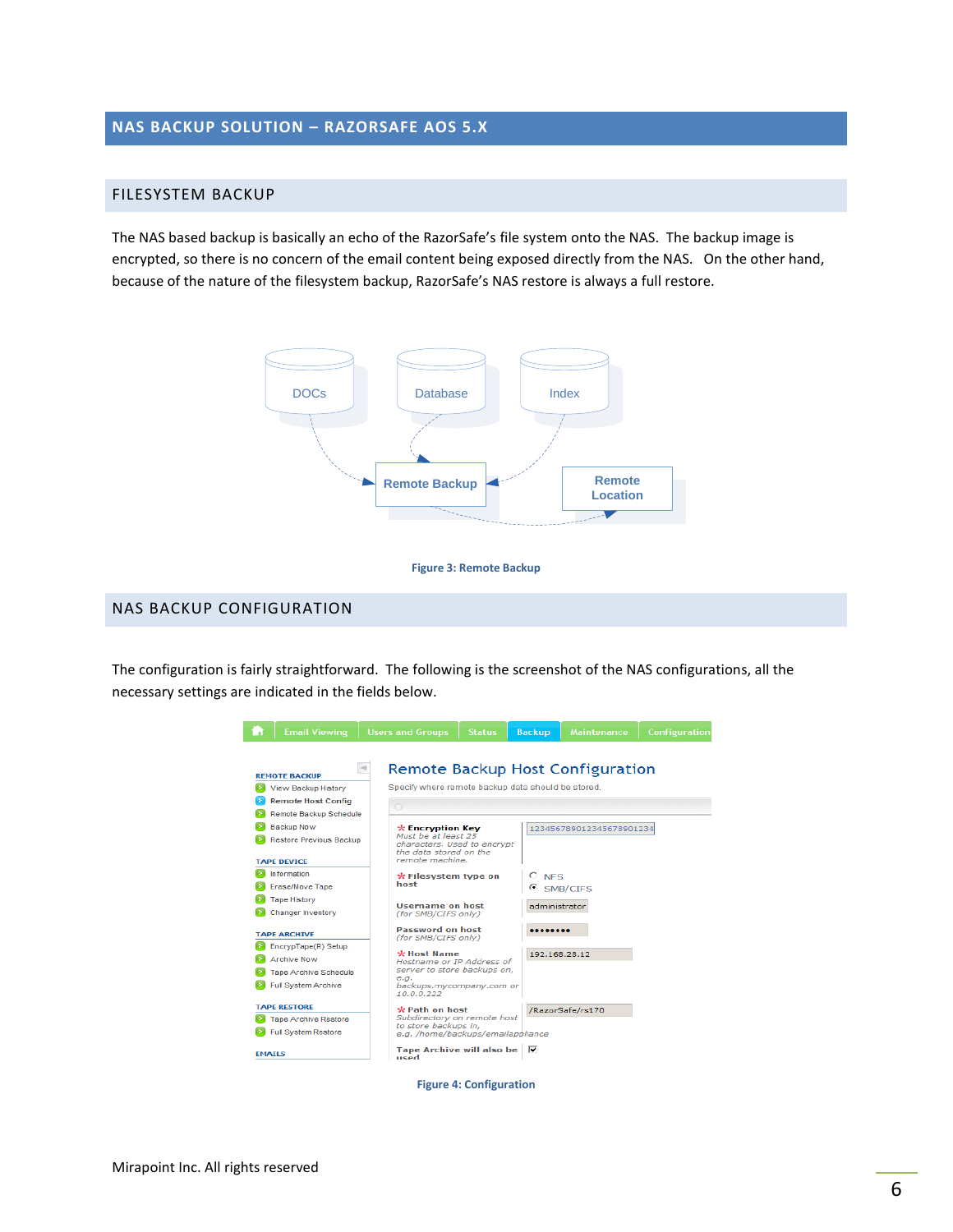#### <span id="page-6-0"></span>ENHANCED SEARCH RETRIEVAL

NAS is based on random accessed disk based storage, direct email retrieval becomes straightforward, comparing to the sequential access nature of the tape. In AOS (Archiving OS) 5.x, Mirapoint made further improvement on the retrieval so that the retrieved emails will be presented at the native Search's returned table, rather than a separate "retrieval items" under the tape retrieval facility. As a net result, end user doesn't have to traverse away from the search menu to view the items that are not on the primary storage.

#### <span id="page-6-1"></span>FULL RESTORE WITHOUT INDEX REBUILDING

Since the NAS backup image is already in the post-index form (i.e. the backup image contains the indices and database), RazorSafe will not need to rebuild the indices. So, for a full restore, it is about how fast the RazorSafe copies back the backup image. It is normally within a day for a Terabyte restore.

#### <span id="page-6-2"></span>TERTIARY STORAGE - OFF SITE BACKUP

For the customer who wants to perform off-site tape backup, instead of backing out of the RazorSafe directly, we suggest a backup out of the NAS. The NAS can be accessed using the standard CIFS/SMB or NFS clients, the Windows filesystems or Unix filesystems backup utility can treat the RazorSafe's NAS just likes any other file servers. With this, customer can then apply the same company's data protection policy on RazorSafe.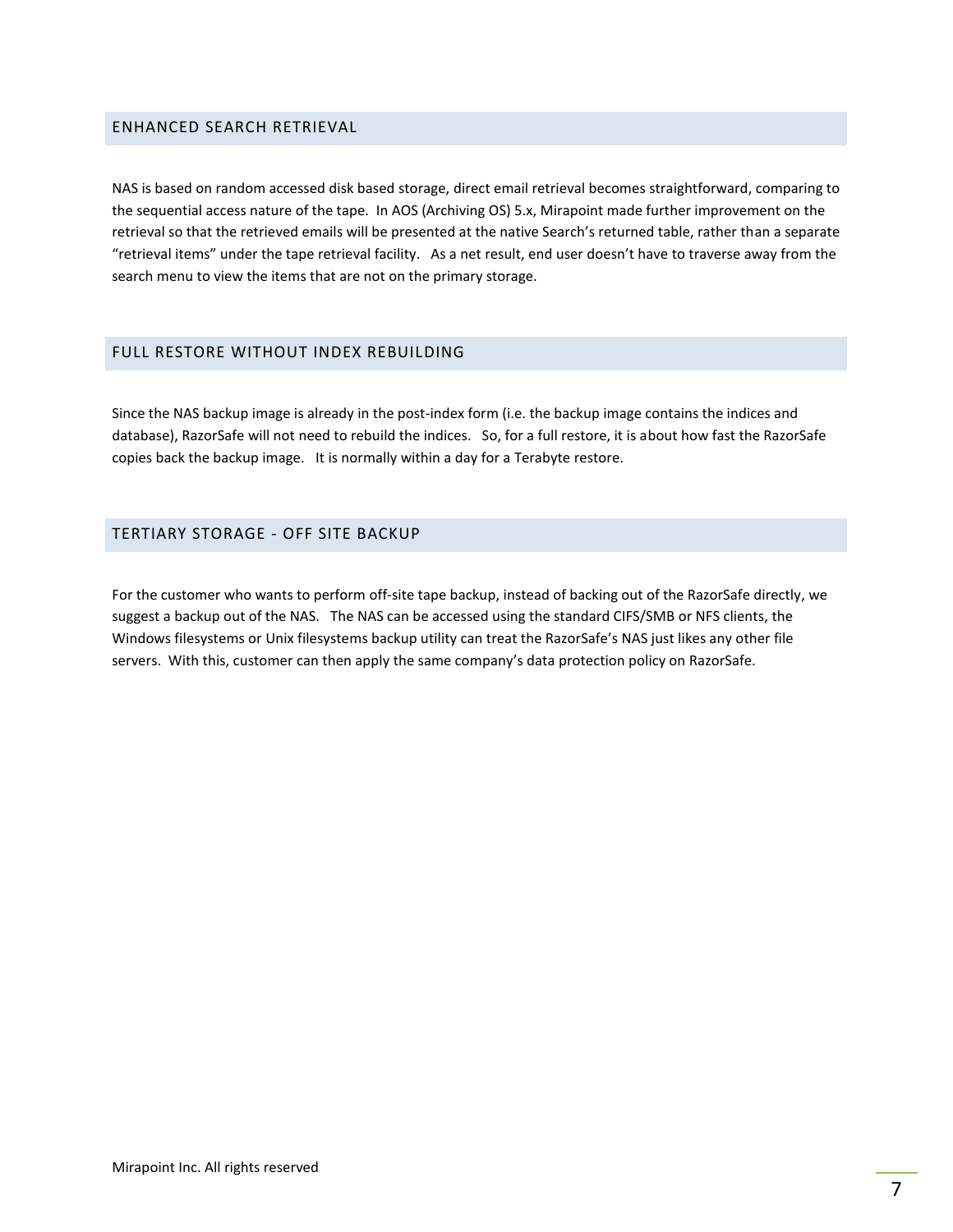#### <span id="page-7-0"></span>DATA LIFECYCLE

The following table illustrates the data movement when secondary and tertiary storage subsystems are deployed. The secondary storage is basically the NAS based backup solution built within the RazorSafe system. While the tertiary storage is outside the scope of a RazorSafe solution, it can easily be achieved using the conventional file based backup solution.

| <b>Canonical order</b>                                     | <b>Primary Storage</b>                          | <b>Secondary Storage</b><br>- NAS backup | <b>Tertiary Storage</b><br>-Tape backup of NAS |
|------------------------------------------------------------|-------------------------------------------------|------------------------------------------|------------------------------------------------|
|                                                            | I M WHAT AND THE TABLE                          |                                          |                                                |
| <b>Before NAS backup</b>                                   | All items                                       |                                          |                                                |
| <b>After NAS backup</b>                                    | All items                                       | All items                                |                                                |
| <b>After Tape backup</b><br>(e.g. off-site<br>requirement) | All items                                       | All items                                | All items                                      |
| After retention policy                                     | All items - Aged items                          | All items                                | All items                                      |
| <b>Full restore from NAS</b>                               | All items - Aged items<br>per last backup image | All items                                | All items                                      |

**Figure 5: data Lifecycle**